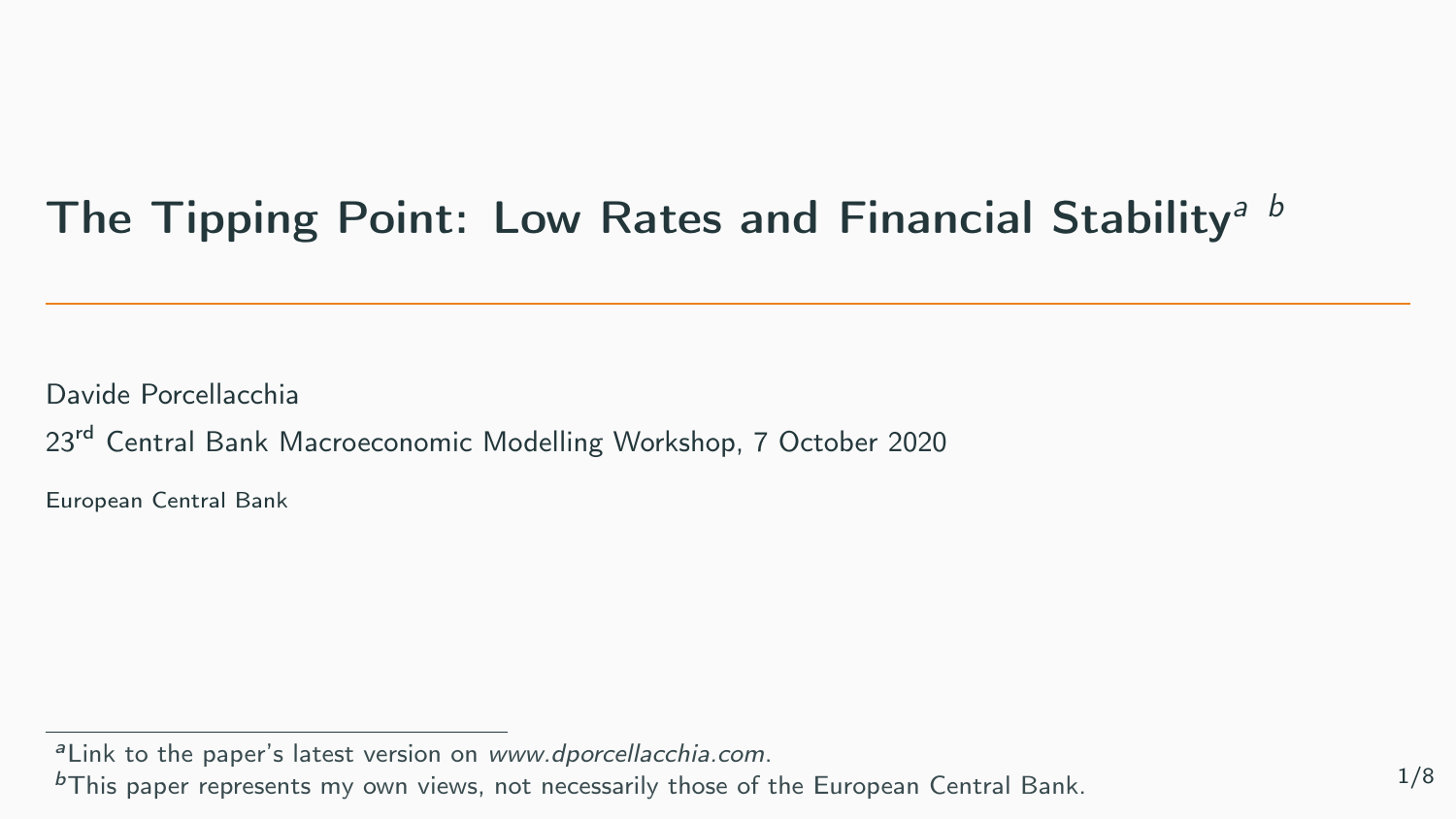### Model ingredients:

- 1. Liquidity creation  $\implies$  crisis-prone banks.
- 2. Outside option for depositors  $\implies$  ZLB on deposit rate.
- Diamond and Dybvig [\(1983\)](#page-0-0)
- 3. Eq'm net interest spread  $\implies$  franchise value of deposits (FVD).
- $+$  Infinite horizon  $\implies$  easier to work with interest rates.

Methodological contribution: Recursive setting facilitates novel interpretation of Diamond and Dybvig [\(1983\)](#page-0-0) in terms of net interest spread and FVD.

#### Results:

- 1. Two steady states: (1) Good SS with healthy banks, (2) Bad SS with failed banks.
- 2. Transition mechanism: low enough interest rate erodes FVD and tips the economy into bad SS.
- 3. Tipping-point formula: increasing in bank's net interest spread and decreasing in duration gap.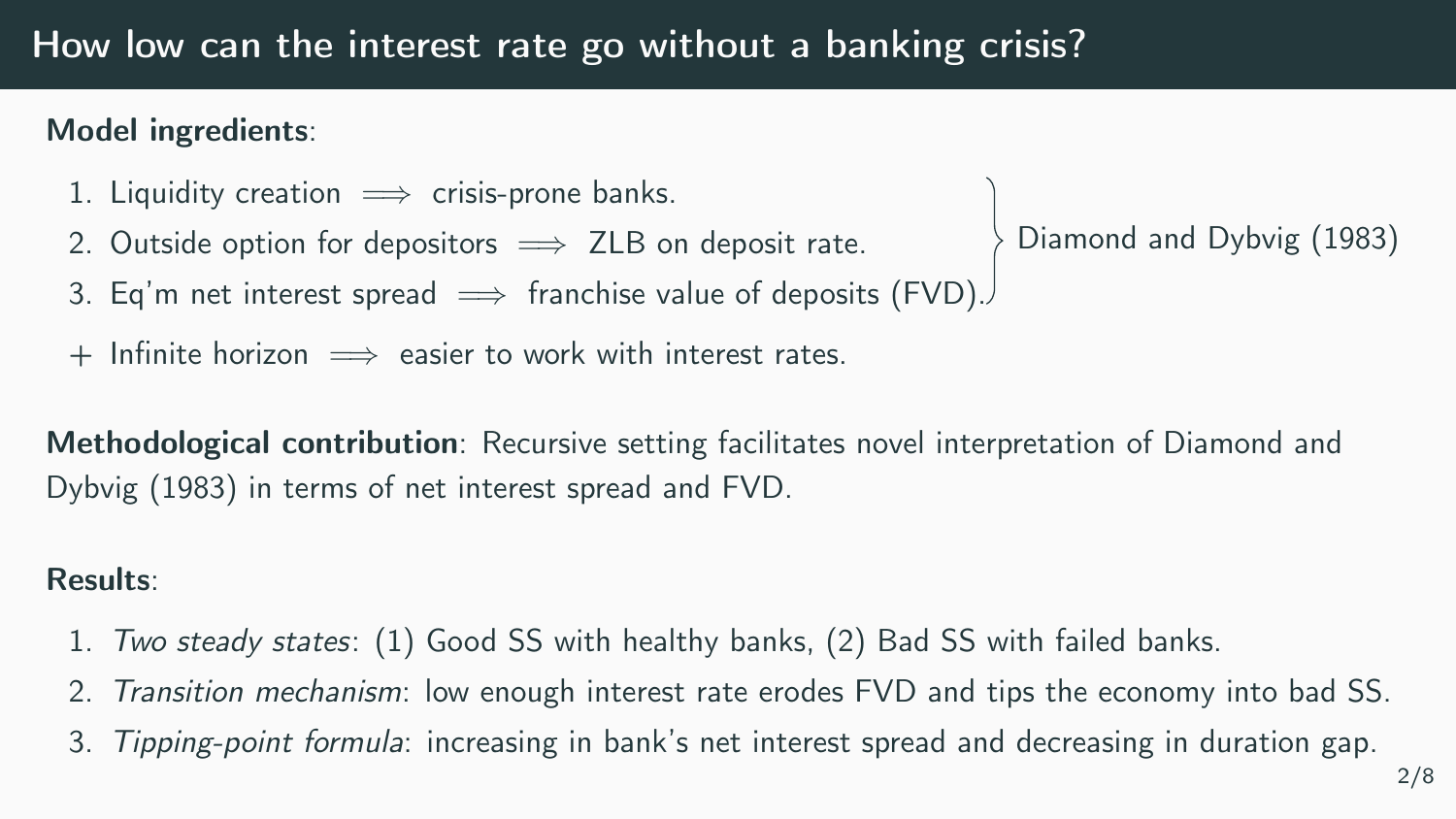## Technology, preferences and efficiency

Technology:

- Investment technology with per-period net return  $\rho > 0$  and duration  $\tau$ .
- One-period *storage technology* with net return 0.

Preferences:

- Idiosyncratic *liquidity shock*: with probability  $\phi$  consumer becomes impatient and consumes.
- Coefficient of relative risk aversion  $1/\alpha > 1$ .

Social planner's problem:

$$
\max_{\left\{C_t^i\right\}_{t=0}^{+\infty}} \sum_{t=0}^{+\infty} \phi \cdot (1-\phi)^t \cdot u(C_t^i)
$$
\n(1)

subject to:

$$
\sum_{t=0}^{+\infty} \left(\frac{1-\phi}{1+\rho}\right)^t \cdot \phi \cdot C_t^i = \sum_{\tau=0}^{+\infty} \frac{\tilde{\kappa}_0(\tau)}{(1+\rho)^\tau} \equiv K_0.
$$
 (2)

$$
\rightarrow
$$
First-order condition:  $\frac{C_{t+1}^i}{C_t^i} = (1+\rho)^{\alpha}$ .

3/8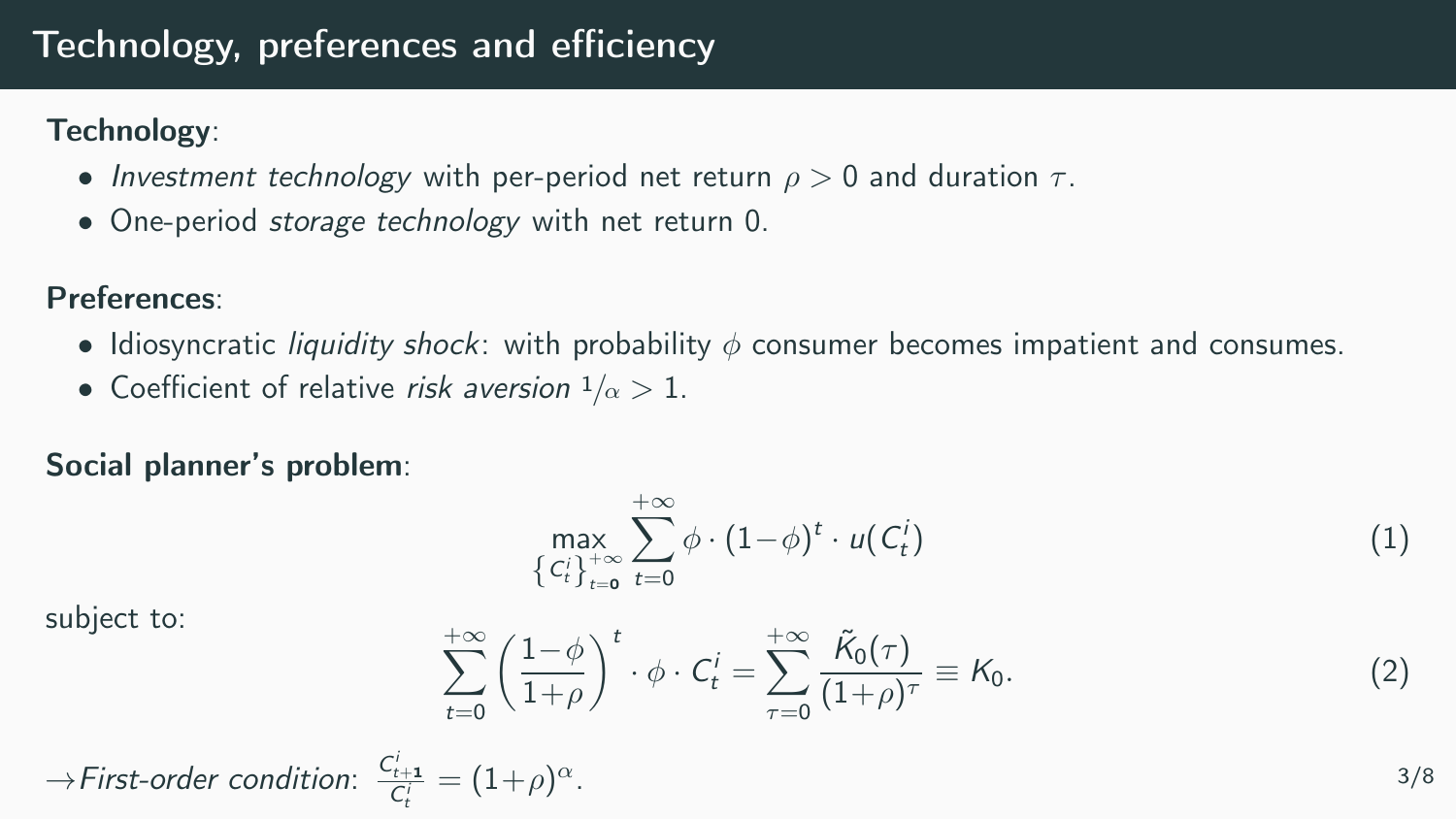## Decentralised economy

#### Agents and key decisions:

- Consumer: deposit-withdrawal decision.
- Bank: deposit-rate decision.

Financial friction: Deposits.

- Non-contingent unless bank fails.
- *Convertible* on demand.
	- If bank fails, pro-rata distribution of bank's resources.

Fundamental runs: as long as model-consistent, consumers are optimistic.

• No self-fulfilling expectations of banking crises.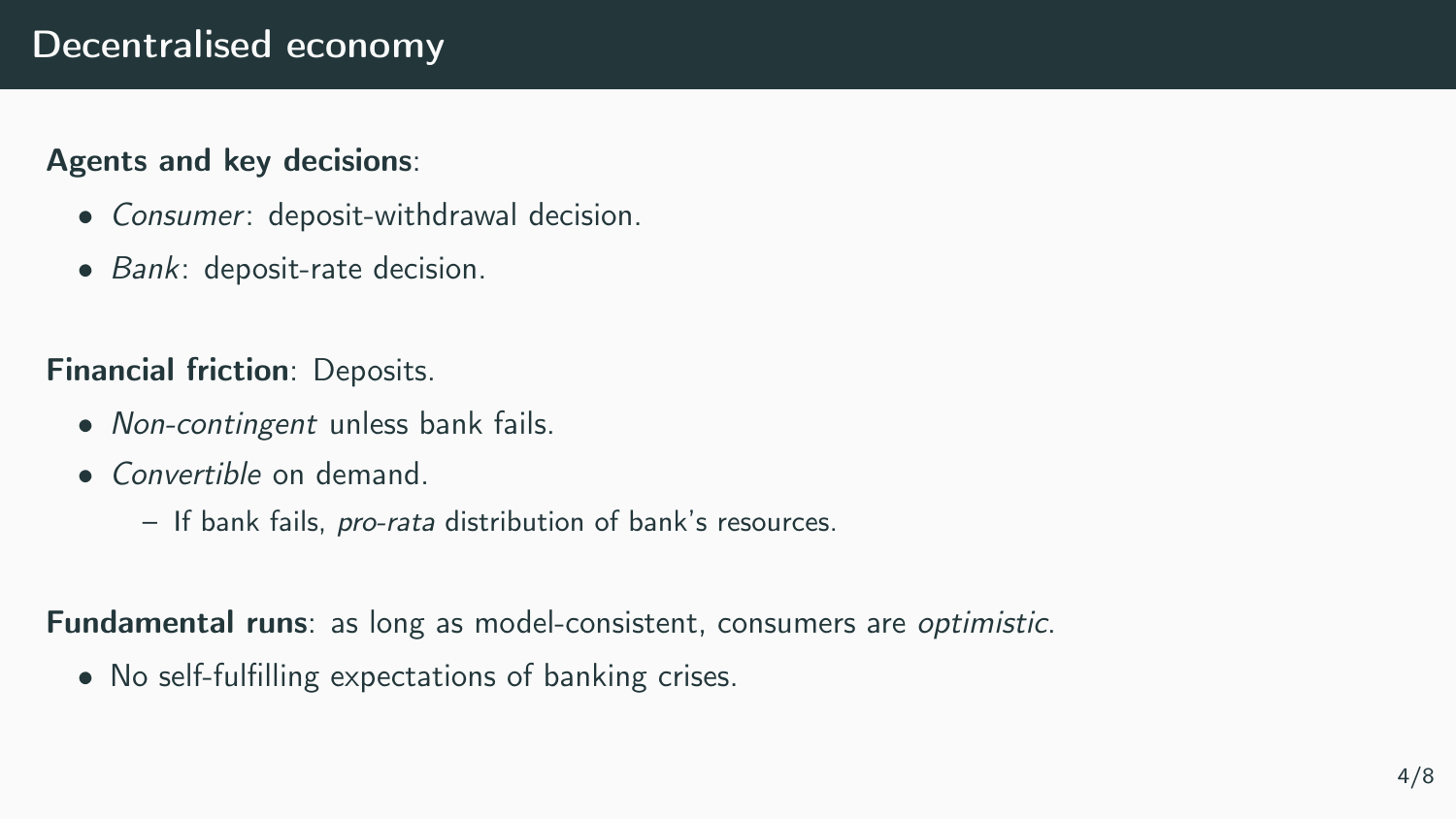### Multiple steady states

<span id="page-4-0"></span>○  $B \equiv$  bank's financial assets.  $D \equiv$  bank's outstanding deposits.  $d \equiv$  deposit rate.



• Good SS (\*) features efficient allocation, i.e.  $1+d^* = (1+\rho)$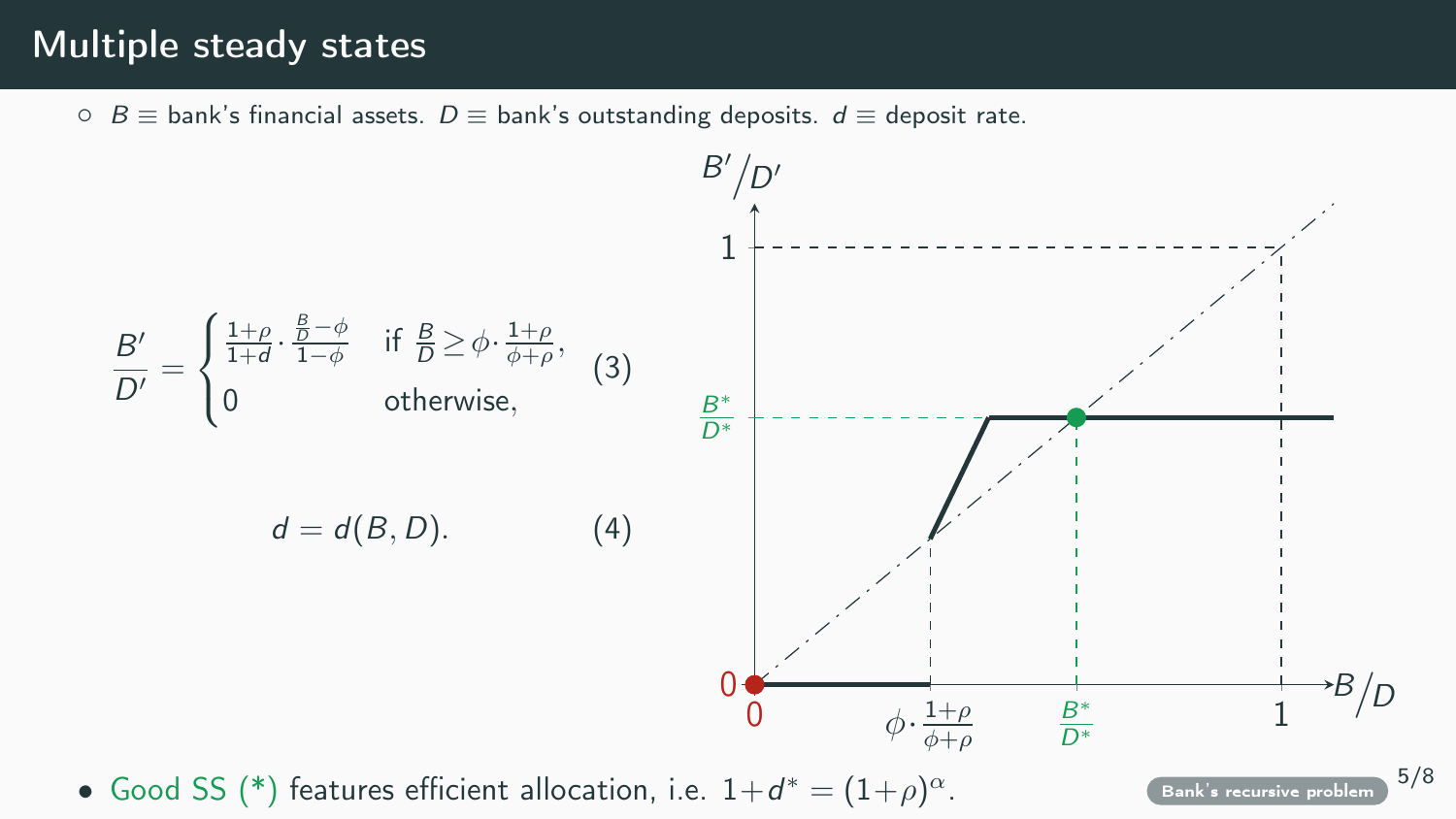## Bank balance sheet in good SS

 $\circ$   $s \equiv \frac{1+\rho}{1+d}$ , bank's net interest spread (NIS).

In good SS, deposits are partly backed by FVD ( $\equiv f \cdot D$ ).

• Necessary for liquidity creation, i.e.  $D^* > B^*$ .



 $\rightarrow$  Erosion in FVD leads to negative equity and convergence to bad SS.  $6/8$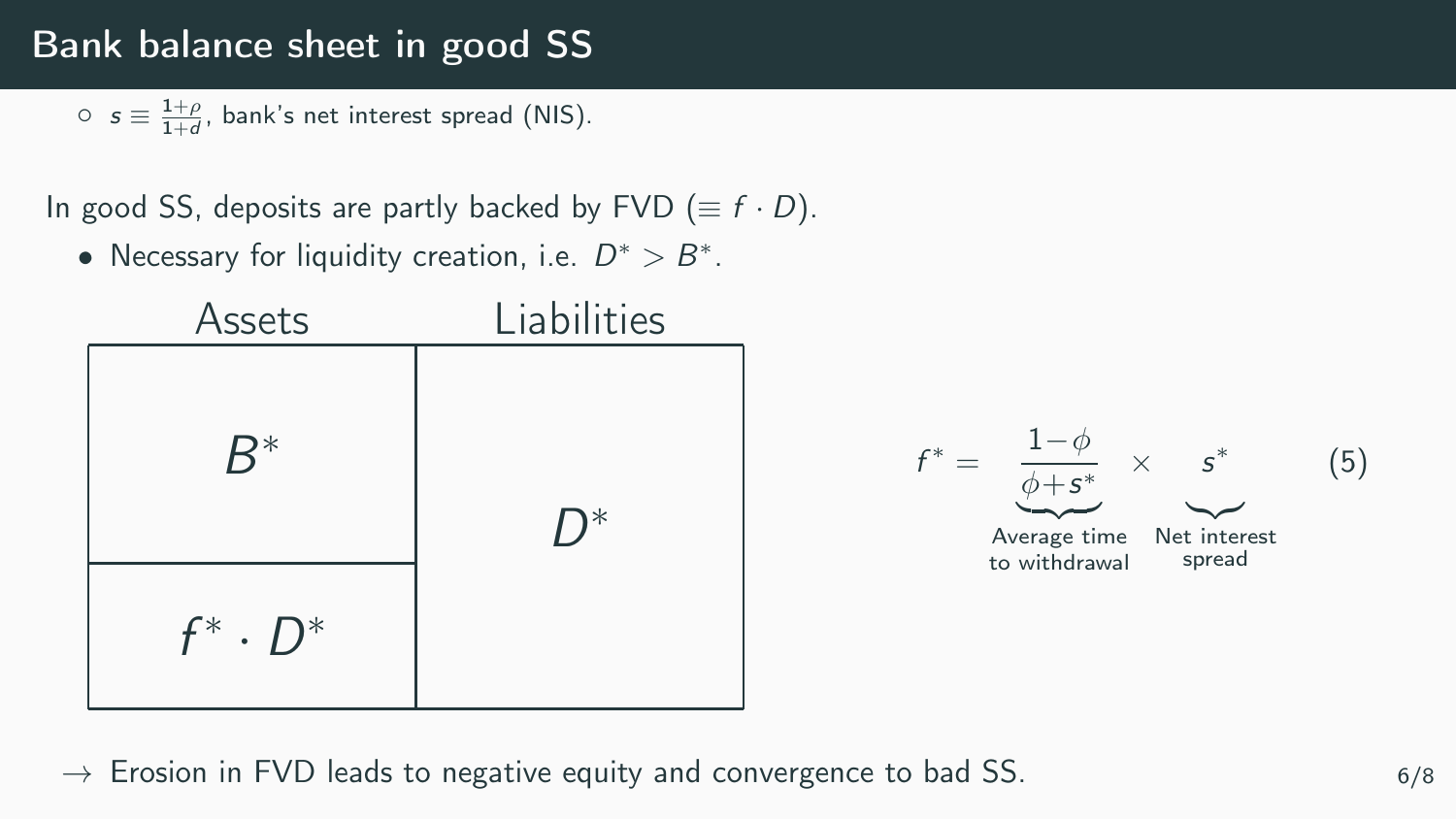# Tipping point  $\rho$

 $\circ$  Economy on good SS hit by unexpected permanent interest-rate shock:  $\rho \to \rho'$ .

**Mechanism.**  $\rho \downarrow$  has two opposing effects:

- 1. FVD erosion:  $f \downarrow$  because  $d \geq 0$ .
- 2. Asset revaluation:  $B \uparrow$  because duration gap  $\Delta > 0$ .

#### Proposition

An economy starting on the good SS converges to the bad SS if and only if  $\rho' < \rho$ , where

 $\rho=\texttt{s}^*-\frac{1}{\tau}$ 

 $\frac{1}{a} \cdot \Delta^*$ 

with

$$
a = \underbrace{\frac{f^*}{1 - f^*}}_{\text{Incidence}} \times \underbrace{\frac{df^*/ds^*}{f^*}}_{\text{Sensitivity of FVD to NIS}} \times \underbrace{\left[\ln\left(1 + d^*\right)\right]^{-1}}_{\text{(deposit rate)}^{-1}} > 0. \tag{7}
$$

(6)